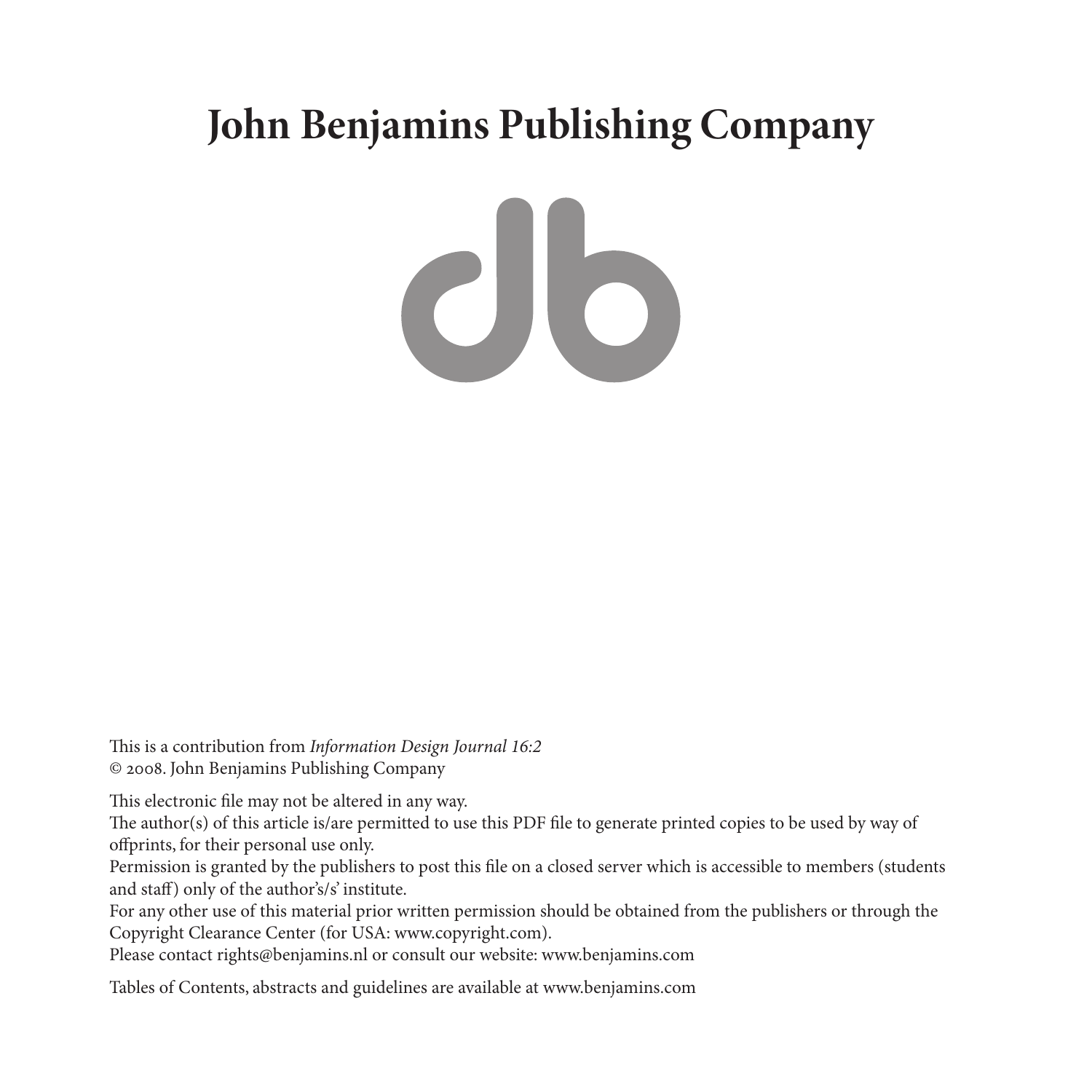## **Persuasive messages: The process of influence**

William Benoit and Pamela Benoit Malden, MA: Blackwell, 2008 ISBN 978 1 4051 5820 6 (hardcover), 978 1 4051 5821 3 (paperback)

### Reviewed by Jos Hornikx *Radboud University Nijmegen, the Netherlands*

We encounter persuasive messages everywhere at every moment of the day: in the newspaper in the morning, on television during lunch, at a business meeting in the afternoon, or around the dinner table with our families. Not only are we targets of other people's attempts to persuade us, we also try to persuade other people. Being familiar with persuasion, however, does not make us experts in the art of persuasion already. There is much to learn about the process of influence, about the messages that are most likely to be effective, and about the factors that we should pay attention to. *Persuasive messages: The process of influence* introduces its readers to these matters. The authors of this textbook, William and Pamela Benoit, call it "a guide to successful persuasion" (xii). The authors want to offer their readers practical advice on designing persuasive messages. They have succeeded in their mission, in particular because their advice is firmly grounded in classic and current theories, and in empirical research findings.

*Persuasive messages* is divided into four parts: attitudes and persuasion (part I; four chapters), preparing persuasive communication (part II; five chapters), theories of persuasion (part III; three chapters), and critical consumers of persuasive messages (part IV; two chapters). In Chapter 1, persuasion is defined as "a process in which a source (persuader) uses a message to achieve a goal by creating, changing, or reinforcing

the attitudes of others (the audience)" (p. 7). As persuasion tries to change people's cognitions – that is, their beliefs, values, and attitudes – Benoit and Benoit present a cognitive approach to persuasion in Chapter 2 by reviewing a number of cognitive response models. The most influential model of this kind is the Elaboration Likelihood Model (ELM). The authors concisely describe the key ideas of the ELM, among which the premise that people's ability and motivation affect how thoughtfully they process a persuasive message. The advice given to persuaders using the ELM is to think about the target audience's ability and motivation, because this will affect their reactions to the persuasive message.

When receivers of a persuasive message process a message relatively peripherally as a result of low motivation and/or low ability, their thoughts about the message may be influenced by the credibility of the source that conveys the message. Chapter 3 discusses important dimensions of credibility (expertise and trustworthiness), explains the roles of source credibility in the ELM, distinguishes between intrinsic credibility (created by the message) and extrinsic credibility (established prior to the message), and advises persuaders to enhance the source's prior reputation or – if such reputation is absent – to have the source demonstrate his or her knowledge in the persuasive message. Part I of the book ends with Chapter 4, in which ethical issues are addressed. As persuaders can change audience's attitudes, it is important to think about whether the persuader's behavior is acceptable or not. Ethical perspectives offer different frameworks to assess the rightness or wrongness of the persuader's behavior. The authors carefully discuss six of such perspectives, including the human nature perspective (e.g., Did the persuader insure that the audience could make a rational choice?), and the legal perspective (e.g., What is the relevant law in this instance?). Audiences, too, have ethical responsibilities such as to be mindful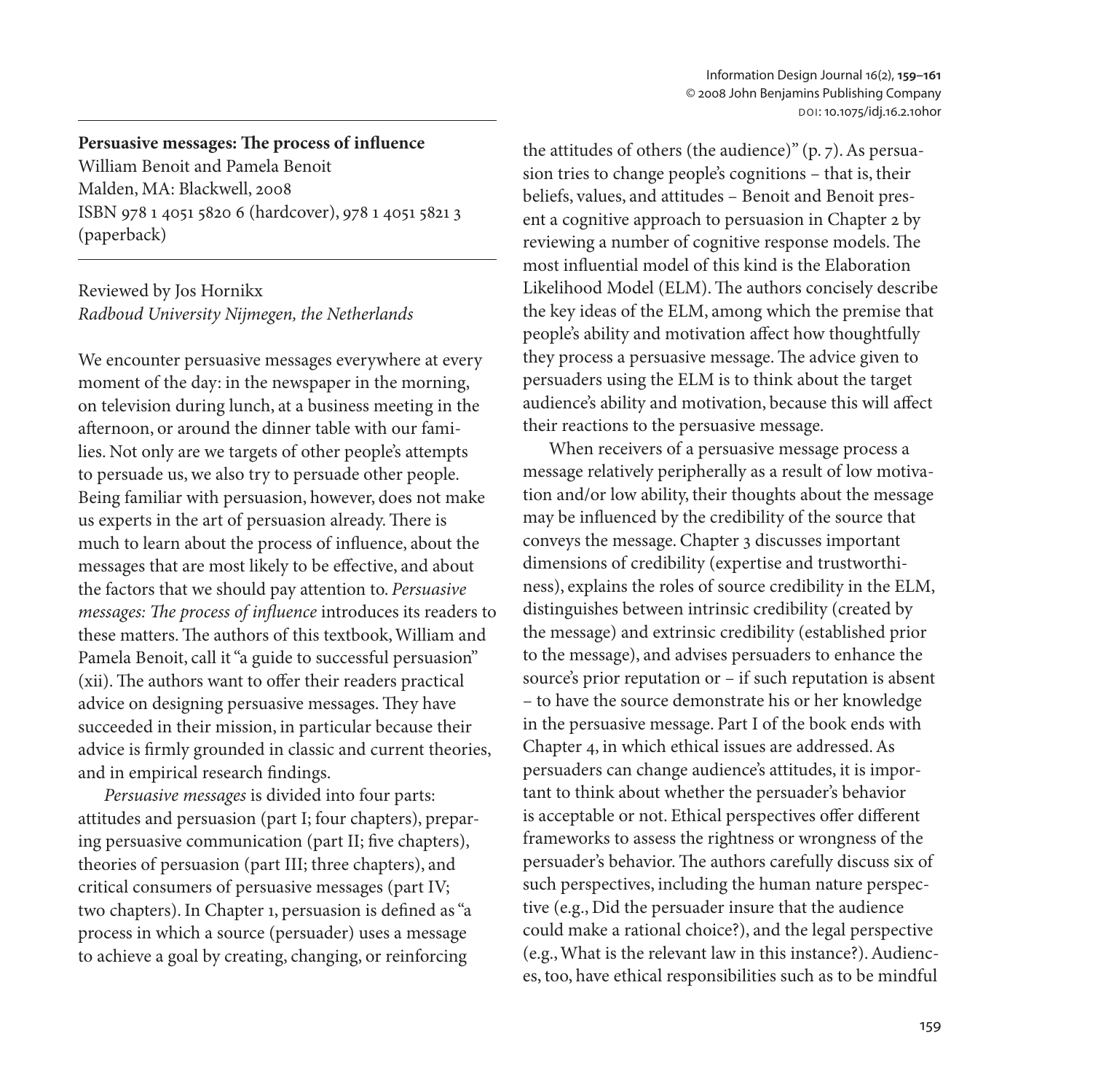to allow speakers to be heard.

about persuasive messages that try to convince them, and

Part II of *Persuasive messages* contains the most practical chapters for persuaders. In Chapter 5, the Benoits explain the importance of audience analysis. Persuasive messages that have been successful for one audience can fail with another audience. Therefore, it is essential to know as much as possible about the target audience. It is not sufficient to know the audience's size, homogeneity or history with the persuader. Persuaders should also gather information about the audience's knowledge about, interest in, and attitude towards the topic of the persuasive message. This information should guide persuaders in their choices about the persuasive message: the organization (Chapter 6), the supporting material (Chapter 7), and the style (Chapter 8). In these three chapters, the authors give an overview of options available to persuaders. When it comes to structuring the message (Chapter 6), persuaders can, for instance, use the introductionbody-conclusion plan (with different possibilities) or the attention-interest-desire-action (AIDA) plan. When the framework has been chosen, persuaders should think about the materials that could best support their claims. If the target audience is unlikely to accept claims used in the persuasive message, evidence should be used, such as specific examples, statistics, or expert testimony (Chapter 7). One other piece of advice the authors give is to use factors of interest that gain the audience's attention, such as novelty, proximity, and familiarity. Chapter 8 deals in particular with stylistic goals (clarity, intensity, rhythm, and humor), and the devices that can accomplish these goals. Clarity can be enhanced, for instance, with concrete words and the active voice, whereas messages are likely to be more intense when narratives, vivid descriptions, and hyperboles are used. The personal preference of the persuader, the purpose of the message, and the audience characteristics affect which stylistic choices will lead to the most effective persuasive outcome.

In Chapter 9, William and Pamela Benoit provide a further analysis of the audience built around two questions: How to recognize different audiences? How to persuade them? Four different kinds of audiences are presented. Hostile audiences are relatively difficult to persuade because they are antagonistic towards the speaker and/or the topic. With such an audience, the authors advise, amongst others, to emphasize common ground, and to call for a fair hearing. Apathetic audiences are indifferent because of a lack of common ground or relevance. Persuaders should try to show how audience members are affected, and to invite them to participate. A motivated audience is the easiest for persuaders, but it can have high expectations. Most commonly, persuaders will encounter multiple audiences, composed of hostile, apathetic, and motivated members. Depending on the size of the subgroups, persuaders can focus on a part of the audience, balance attention among the different groups, or provide unequal attention to the groups.

Part III presents theories of persuasion that have been fruitful for communication studies. Chapter 10 discusses and evaluates three consistency theories (balance theory, congruity theory, and cognitive dissonance theory). Persuaders have to disagree with their audience to some extent in order to persuade. This disagreement creates inconsistency, which motives the audience to change their beliefs or attitudes. However, there should not be too much inconsistency, as is explained in Chapter 11. The audience member's current attitude is his or her anchor point that may differ extremely or not from the attitude expressed in the persuasive message. Social judgment and involvement theory explain how messages relate to people's existing attitude. The authors present the Theory of Reasoned Action in Chapter 12, and use concrete examples to demonstrate what kind of options follow from this theory to persuade audiences, depending on the current norms, beliefs, attitudes of that audience.